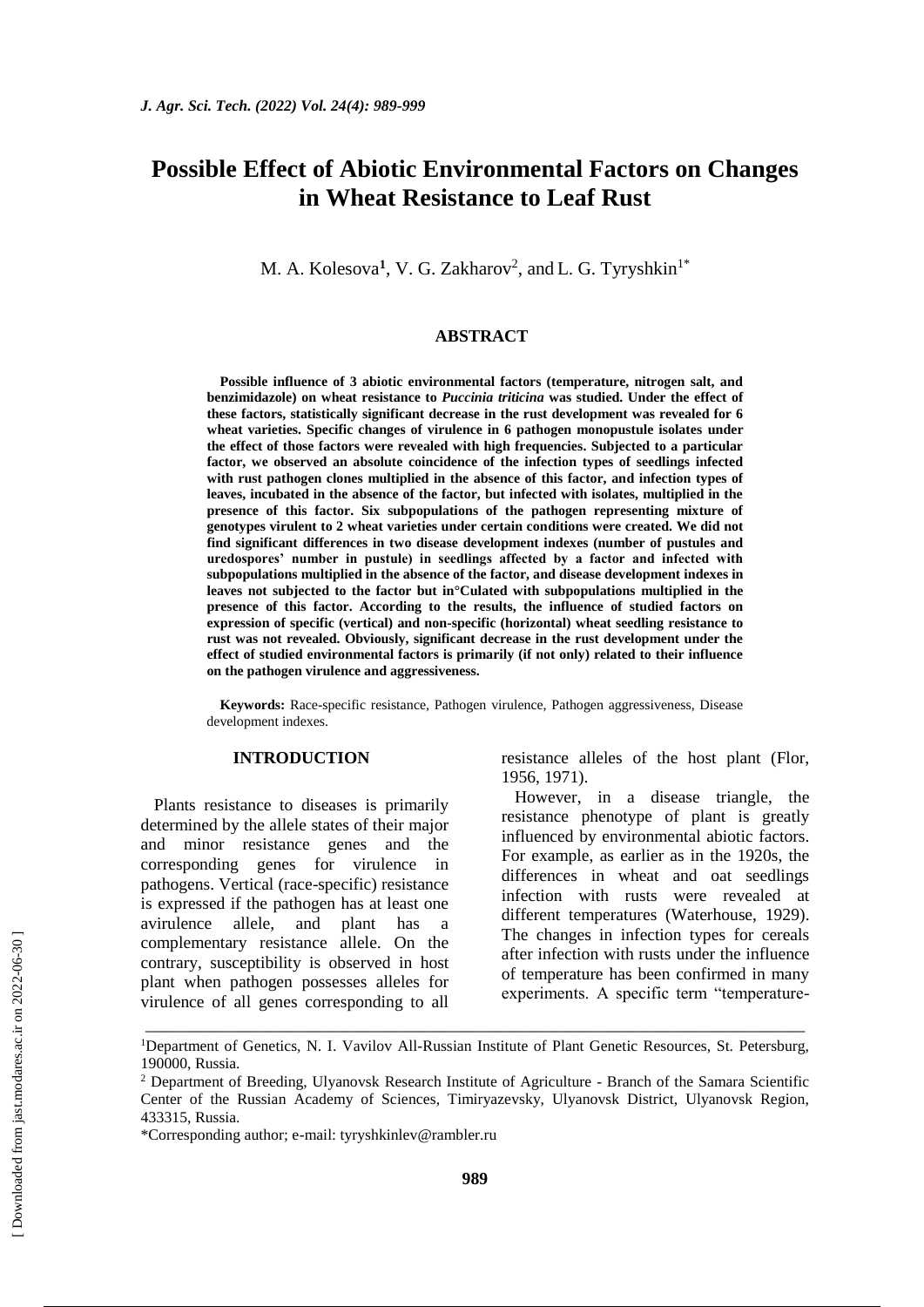sensitive resistance genes" was even proposed to describe this phenomenon (Bromfield, 1961; Martens *et al*., 1967; Dyck and Johnson, 1983; Browder and Eversmeyer, 1986; Gousseau and Deverall, 1987; McIntosh *et al*., 1995; Bryant, 2013; Feng *et al*., 2019).

Information on the effects of the main macro-nutrients on the cereal resistance to biotrophic pathogens is contradictory. According to common viewpoint, nitrogen fertilizers sharply decrease the resistance and phosphorus, especially in combination with potassium, increases it (Peresypkin, 1989; Dordas, 2008; Shkalikov *et al*., 2010). This opinion has been proven (Howard *et al*., 1994; Mascagni *et al*., 1997; Sweeny *et al*., 2000; Atiq *et al*., 2017). Effect of nitrogen fertilizer on resistance of barley (Goncharova *et al*., 2005) and wheat (Makarova, 2005) to rusts has been studied. In some studies, on the contrary, there was no significant effect of nitrogen on wheat resistance to brown rust (Vavilov, 1918; Stakman and Aamodt, 1924; Wilcoxon, 1980).

The effect of benzimidazole on cereals resistance to rusts was also investigated (Forsуth and Samborski, 1958). Differences in the types of reaction to phytopathogens' infection of intact plants and leaf segments placed on this chemical solution were studied for many cereal samples (Tyryshkin *et al*., 2005, 2008). These differences were thought to be ass°Ciated with the benzimidazole induction of expression of oligogenes for vertical resistance (Tyryshkin *et al*., 2005, 2008).

Earlier, we showed that changes in the degree of diseases development under the influence of abiotic environmental factors could be largely explained by their effect not on the plant, but on the pathogens' virulence and aggressiveness (Tyryshkin, 2016).

At the same time, the effect of changes under the influence of the environmental factors in virulence and aggressiveness on the degree of diseases development cannot be considered as the final proof for the

absence of direct influence of the same factors on the change in plant resistance.

The objective of this work was to study the possible effects of three environmental factors including temperature, nitrogen salt, and benzimidazole on specific and nonspecific resistance of wheat to leaf rust.

### **MATERIALS AND METHODS**

Three abiotic environmental factors including temperature, benzimidazole, and nitrogen salt were studied for their possible effect on vertical and horizontal resistance to wheat leaf rust of six spring wheat varieties, namely, Zhigulevskaya, Ivolga, Pamiaty Azieva, Novosibirskaya 29, Leningradskaya 6, and Nadejda Kusbassa.

To this end, seeds of wheat varieties were sown on cotton wool rolls in 4 cuvettes. Three cuvettes were placed in light chamber (22°C, 2500 Lux), and one was placed in light chamber at 28°C. Nine days after sowing, seedlings (1-2 leaves stage) growing in one cuvette at 22°C were abundantly poured with ammonium nitrate solution (concentration 1.29  $g L^{-1}$ ) (variant N<sub>3</sub>). Next day, intact plants of the 3 treatments (22°C – watering (control),  $22^{\circ}$ C – poured with ammonium nitrate solution, and 28°C – watering) were placed in cuvettes horizontally. From seedlings in the  $4<sup>th</sup>$ cuvette, leaf segments 5 cm in length were put on cotton wool wetted with benzimidazole solution (concentration 60  $mg/L$ ).

Intact plants and leaf segments were sprayed with water suspensions of the rust causal agent uredospores  $(3\times10^3$  spores mL<sup>-</sup> <sup>1</sup>) using hand atomizer. Complex population of *Puccinia triticina* Erikss, sampled on susceptible wheat varieties in 2020 in North-West Region of Russia, was used for in°Culation.

Cuvettes were covered with polyethylene film and glasses and placed in chamber at 22°C in darkness. The cuvette, in which seedlings were grown at 28°C was placed in a chamber at the same temperature. After a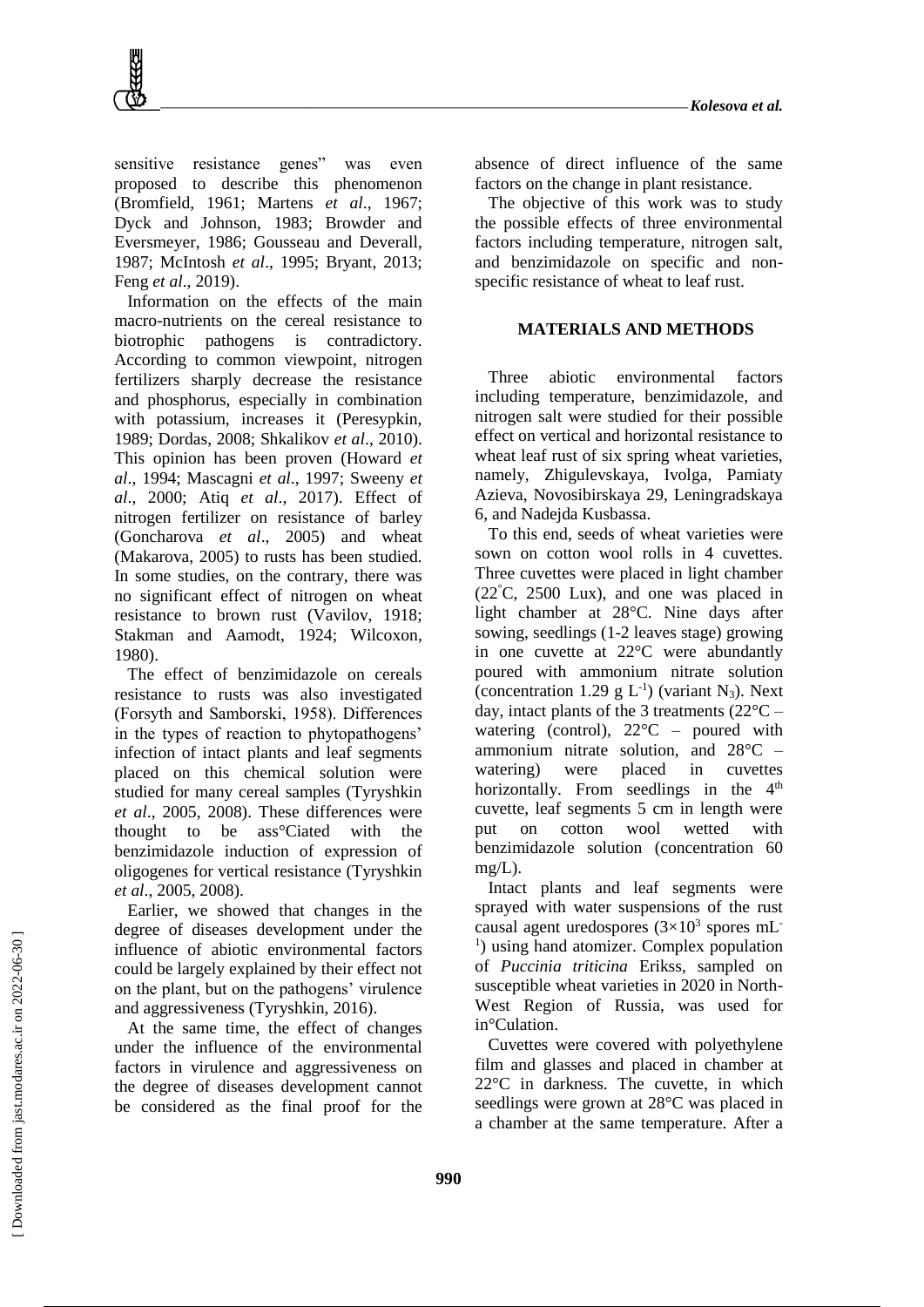day, the polyethylene and glass were removed, the intact plants being returned to a vertical position and put under light. The cuvette with leaf segments on the benzimidazole was covered with glass. Ten days later, the number of rust pustules in the middle part of 10 leaves of intact plants 5 cm long, as well as on the leaf segments on the benzimidazole solution, was counted.

To study the influence of the factors on race-specific resistance, 6 monopustule isolates (= Clones= Single spore cultures) of *P. triticina* were sampled from Nadejda Kusbassa plants in control variant (pouring plants with water, 22°C) of the first experiment. These isolates were maintained on leaf segments of the variety placed on Water-Wetted Cotton Wool (WWCW). The seedlings of 6 wheat varieties were grown in cuvettes on a WWCW at 22 and 28°C.

To study the effect of benzimidazole, each pathogen' isolate was used to infect 10 leaf segments of Nadejda Kusbassa variety placed on a WWCW at 22°C. Four days later, 5 segments were transferred onto cotton wool wetted with benzimidazole solution (60 mg  $L^{-1}$ ). Clones multiplied in the presence of benzimidazole were used to in°Culate leaf segments of experimental wheat varieties, placed on WWCW. For in°Culation, leaf with several well-formed pustules was tightly attached to leaf segments, and then these leaf segments were pulverized with water The same clones, multiplied on the leaf segments on WWCW, were used to infect wheat varieties leaf segments on water and on benzimidazole.

To study the effect of the nitrogen salt, each isolate of the pathogen was used to infect leaf segments of Nadejda Kusbassa placed on WWCW at 22°C. Four days later, 5 segments were transferred onto cotton wool wetted with ammonium nitrate solution  $(1.29 \text{ g } L^{-1})$ . Clones multiplied under the presence of the salt were used to in°Culate the varieties leaf segments placed on a WWCW. Clones multiplied on water-placed leaf segments were used to infect leaf segments of experimental wheat varieties on water and on ammonium nitrate solution.

To study the effect of temperature, each pathogen isolate was used to infect leaf segments of the susceptible variety placed on WWCW at 22°C and, after four days, 5 segments were transferred to WWCW at 28°C. Clones of the pathogen multiplied at 28°C were used to in°Culate incubated at 22°C leaf segments of the varieties' plants grown at 22°C too. Clones multiplied at 22°C were used to in°Culate leaf segments of seedlings grown at 22°C and incubated at the same temperature (control). The same clones were used to in°Culate leaf segments of seedlings grown at 28°C and incubated at 22°C, as well as leaf segments of seedlings grown at 22°C, but incubated at 28°C.

Infection types were scored 8 days after in°Culation according to Mains and Jackson (1926), where 0 is host resistance, pathogen avirulence and 3 – plant susceptibility, pathogen virulence.

To study the effect of environmental factors on nonspecific resistance, seedlings of wheat varieties Zhigulevskaya and Leningradskaya 6 were grown in the light chamber at 22°C. Leaf segments were placed in 3 cuvettes: on WWCW, benzimidazole solution (60 mg  $L^{-1}$ ), and  $NH<sub>4</sub>NO<sub>3</sub>$  (1.29 g L<sup>-1</sup>). The segments in each cuvette were in°Culated with complex population of *P. triticina* and incubated at 22°C, except the cuvette with leaf segments on WWCW were placed in light chamber at 28°C. As a result, 6 subpopulations were developed, and they were maintained on water-placed leaf segments of Zhigulevskaya and Leningradskaya 6 varieties.

To study the effect of benzimidazole on nonspecific resistance, a subpopulation sampled from a variety leaf segments, placed on the chemical solution, was multiplied in 2 cuvettes on leaf segments of the same variety placed on WWCW or benzimidazole. Suspensions of uredospores of the same concentration were prepared from these two formed in°Culums. The spores' concentration was determined after their count in 5 μL suspension drops under light microscope  $(x56)$  and was equaled by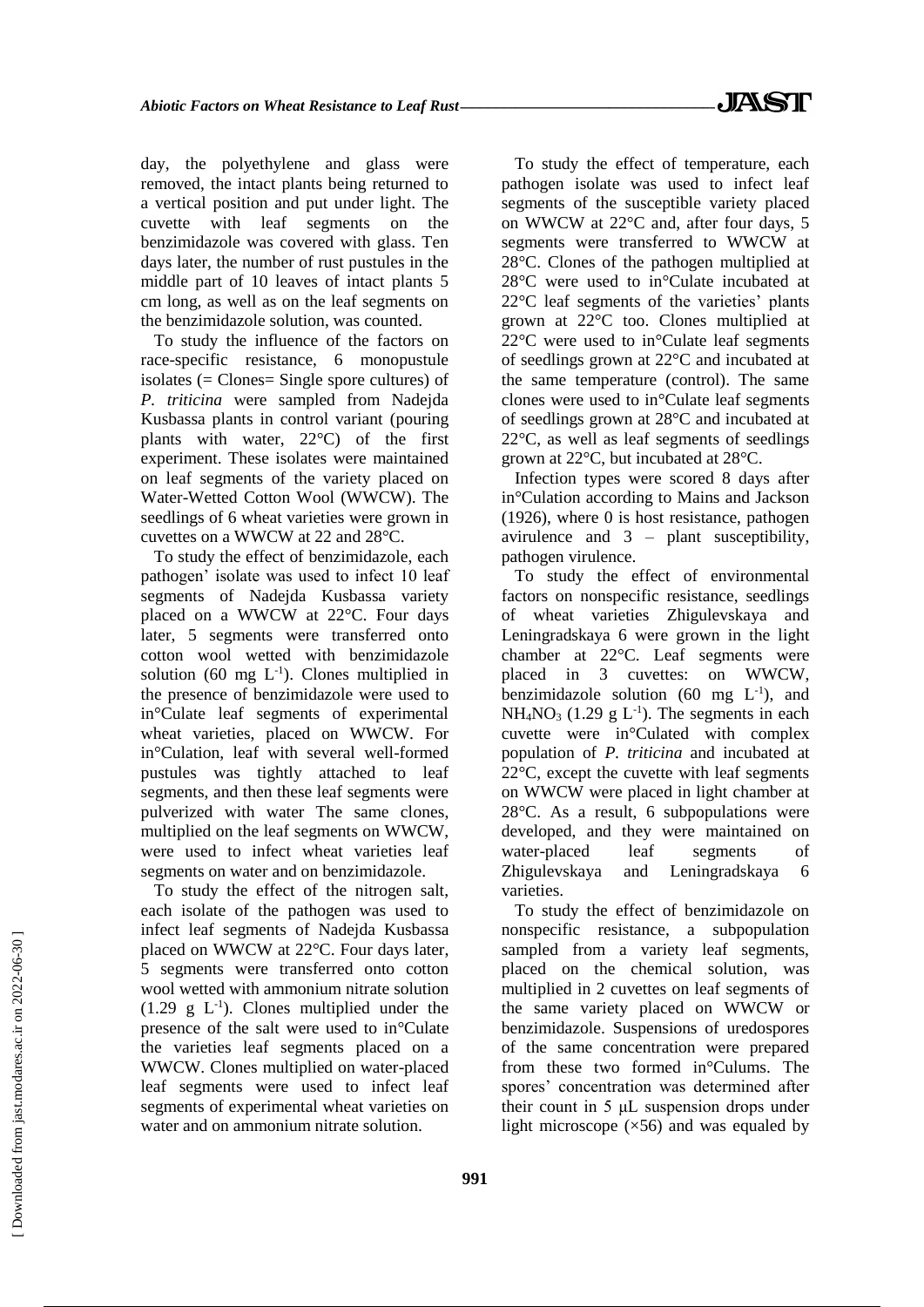adding water. Leaf segments of each variety seedlings were placed in 3 cuvettes: Two on WWCW, one on cotton wool wetted with benzimidazole solution. Leaf segments on water were infected with subpopulations of the pathogen multiplied on water and benzimidazole, and leaf segments on benzimidazole were infected with a subpopulation multiplied on leaf segments in water.

Analogical experiment was done with solution of  $NH<sub>4</sub>NO<sub>3</sub>$  to reveal the effect of nitrogen salt on horizontal resistance. Subpopulation from a variety leaf segments, placed on ammonium nitrate, was multiplied in 2 cuvettes on leaf segments of the same variety placed on water-wetted or salt solution wetted cotton wool. After 10 days suspensions of uredospores of the same concentration were prepared from these 2 cuvettes. Leaf segments of each variety seedlings were placed in 3 cuvettes: two on WWCW, one on cotton wool wetted with ammonium nitrate solution. Leaf segments on water were infected with subpopulations of the pathogen multiplied on water and  $NH<sub>4</sub>NO<sub>3</sub>$ , and leaf segments on the salt solution were infected with an in°Culum multiplied on leaf segments in water.

To study the effect of temperature, subpopulation sampled from a certain variety at 28°C was reproduced on leaf segments of the same variety incubated at 22 and 28°C. Spores' suspensions from these 2 in°Culums were created and uredospores concentrations in them were equaled. Segments of the experimental varieties leaves infected with subpopulation and multiplied at 22°C were incubated at 22 and 28°C, and those infected with in°Culum and multiplied at 28°C were incubated at 22°C.

Eight days after the infection, the number of pustules on leaf segments and average number of spores in pustules were calculated. To determine uredospores' amount, suspension of spores from 25 pustules was prepared in 2 mL of water, and spores' number was determined in 3 drops of 2 μL volume under light microscope.

Statistical data analysis was carried out using single-factor ANOVA test (Dospekhov, 1979). For statistically significant differences, criterion of Least Significant Difference (LSD) was used.

### **RESULTS AND DISCUSSION**

For seedlings of all 6 experimental varieties of wheat, significant decreases in the development of leaf rust was observed under the influence of 3 abiotic environmental factors – two chemical (solution of benzimidazole and of ammonium nitrate) and one physical factor (temperature) (Table 1).

On average, ammonia nitrate solution, high temperature, and benzimidazole decreased the number of rust pustules in wheat varieties by 62.7, 59.1, and 64.0%, respectively. These changes in rust development were previously regarded as evidence for the effect of environmental factor directly on the expression of plant resistance genes (Martens *et al*., 1967; Dyck and Johnson, 1983; Gousseau and Deverall, 1987; Ramage and Sutherland, 1995; Goncharova *et al*., 2005; Makarova, 2005; Dordas, 2008; Tyryshkin *et al*., 2005, 2008).

At the same time, they can be the result of not only changes in resistance, but also of changes in the pathogenic properties of the parasite (virulence and aggressiveness). Earlier, it has been shown that, under the influence of several physical and chemical factors, modification and variability of virulence and aggressiveness of phytopathogens is very common. To prove this variability, an original experimental approach was proposed. Environmental factors influenced the pathogens when they were multiplied on susceptible host genotypes, and the experimental plant genotypes that were used to study virulence and aggressiveness, were not exposed to these factors (Tyryshkin, 2016).

Theoretically, the third possible explanation of the drastic changes in leaf rust development under abiotic factors could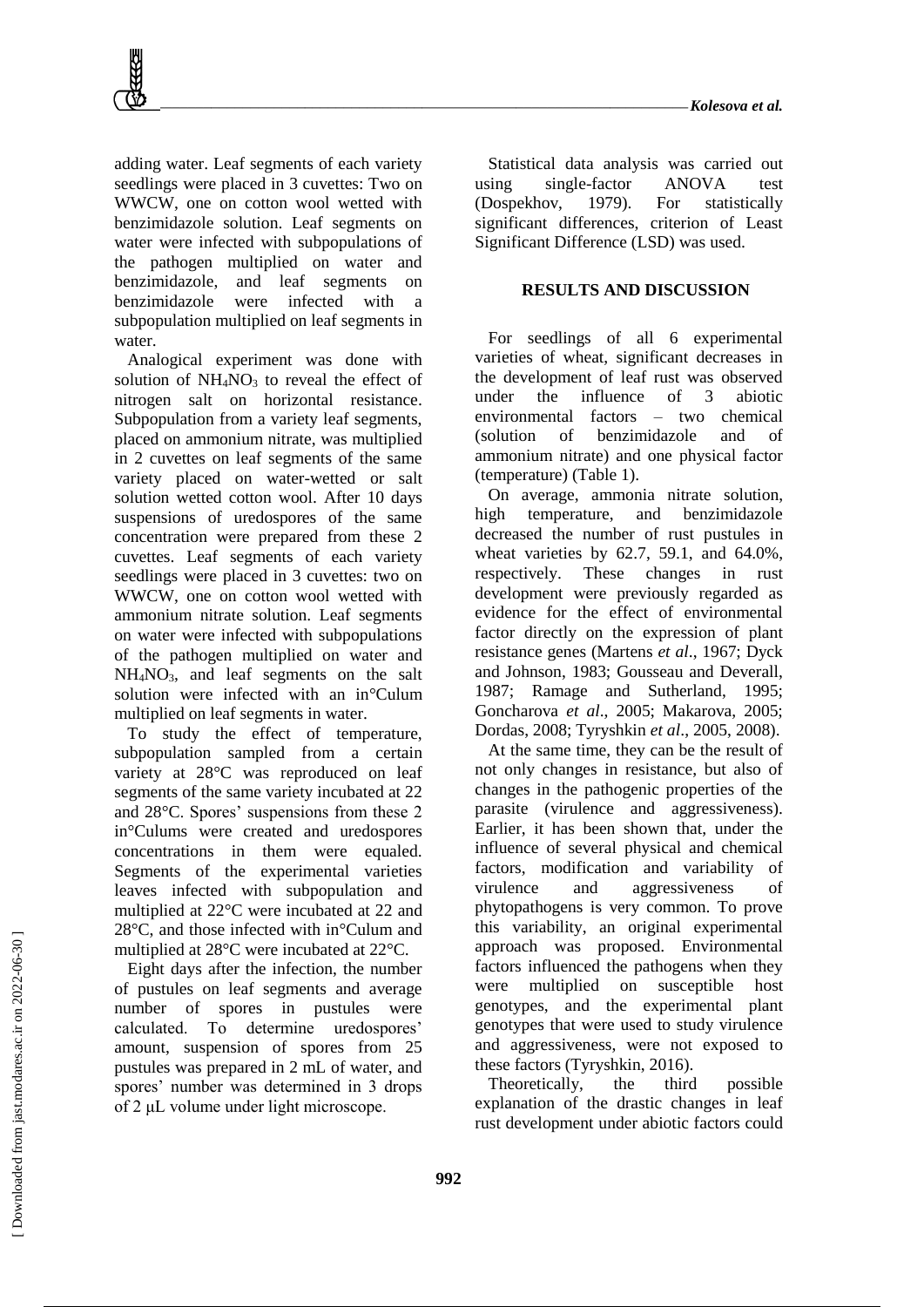|                   | Variants                 |                                        |                                  |                               |            |  |  |  |
|-------------------|--------------------------|----------------------------------------|----------------------------------|-------------------------------|------------|--|--|--|
| Variety           |                          | Intact plants, pouring,<br>temperature | Leaf segments on,<br>temperature |                               |            |  |  |  |
|                   | Water<br>$(22^{\circ}C)$ | Solution $N_3$ (22 $\degree$ C)        | Water,<br>(28°C)                 | Benzimidazole $(22^{\circ}C)$ | <b>LSD</b> |  |  |  |
| Zhigulevskaya     | 45.3                     | 12.1                                   | 24.3                             | 13.3                          | 3.2        |  |  |  |
| Ivolga            | 38.1                     | 14.6                                   | 8.4                              | 5.2                           | 5.0        |  |  |  |
| Pamiaty Azieva    | 38.3                     | 11.0                                   | 15.2                             | 19.2                          | 4.7        |  |  |  |
| Novosibirskaya 29 | 41.2                     | 19.1                                   | 16.1                             | 17.1                          | 6.0        |  |  |  |
| Leningradskaya 6  | 42.0                     | 18.9                                   | 19.2                             | 12.2                          | 3.3        |  |  |  |
| Nadejda Kusbassa  | 50.8                     | 19.6                                   | 21.3                             | 25.1                          | 6.3        |  |  |  |

**Table 1**. Number of pustules per unit leaf surface area on wheat seedlings under different abiotic environmental conditions.

be their influence on decrease of uredospores germination. However, in this experiment, evidently, no chemical compound could influence the germination rate because this pr°Cess is on leaf surface, and benzimidazole and nitrogen salt are in plant tissues. Moreover, in our previous work, we did not find significant changes of *P. triticina* spores germination rate under the effect of benzimidazole, nitrogen salt, and elevated temperature (Tyryshkin, 2016).

To identify possible changes in wheat race-specific resistance, we used an approach of comparisons of infection types (phenotypic result of interaction of major genes for resistance in plant and for virulence in parasite) of wheat genotypes to infection with monopustule *P. triticina* isolates in 3 variants of the treatment. First, neither the plant nor the pathogen was subjected to certain abiotic factor. Second, host leaves not subjected to the factor were infected with the pathogen isolates multiplied under the factor influence. Third, host leaves were subjected to the factor and infected with isolates multiplied in the absence of this factor. The differences in reaction types between first and second treatments would indicate changes of the pathogen virulence under the effect of a certain factor. Reduction in infection types in treatment 3 compared to treatment 2 should clearly indicate the direct effect of a factor on host vertical resistance.

Changes in infection types from 3 (susceptibility/virulence) on leaves placed on water and infected with *P. triticina* isolates and multiplied on leaves on water, up to 0 on leaf segments on water, after infection with the isolates and multiplied in the presence of benzimidazole, were observed in 14 cases out of 36 pairs of interaction (Table 2). Evidently, these changes indicate high frequency of variability in phenotypical expression of virulence under the chemical effect. In this treatment, leaves of wheat varieties did not have contact with benzimidazole.

In all the studied combinations, the infection types of leaves on benzimidazole infected with the fungus clones and multiplied in the absence of the factor, coincided with those leaf segments in water that were infected with pathogen isolates and multiplied in the presence of benzimidazole (Table 2). In our viewpoint, this indicates that the chemical does not directly affect the resistance of wheat varieties to the leaf rust pathogen genotypes under study. If it were not so, in some cases, we should have observed lower infection types in the first case.

At incubation of leaf segments on ammonium nitrate solution, a decrease in infection types compared to the incubation of leaves in water was found in 19 out of 36 pairs of interaction (Table 3). This could be the result of changes in the virulence of some pathogen clones under the influence of this chemical factor, and/or change in racespecific resistance.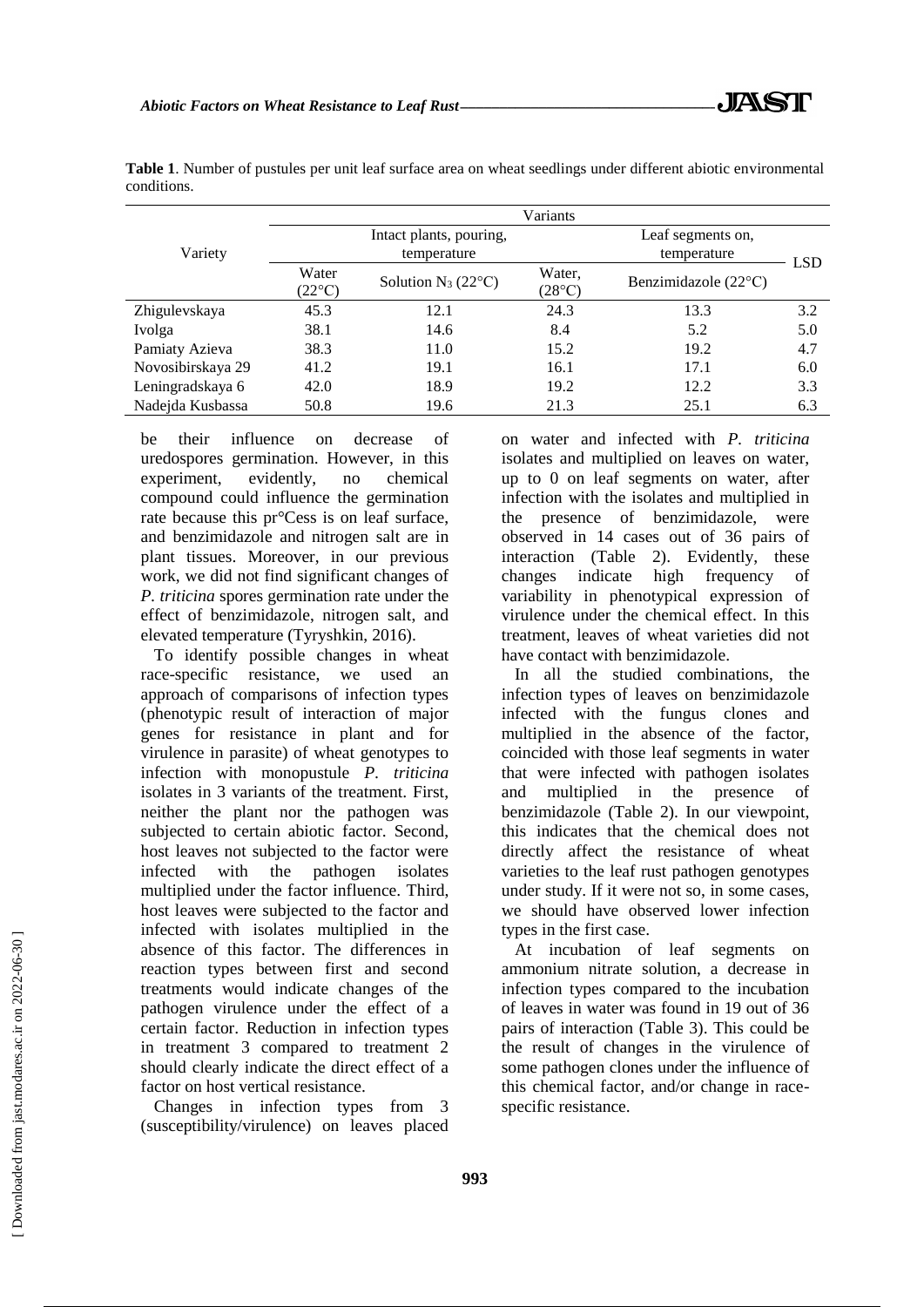| No clone       | Leaf segment  | The clone         | Infection type |                  |                |                                  |                          |                     |  |
|----------------|---------------|-------------------|----------------|------------------|----------------|----------------------------------|--------------------------|---------------------|--|
|                | incubation    | multiplication on | Zhigulevskaya  | Ivolga           | Pamiaty Azieva | Novosibirskaya<br>$\overline{c}$ | $\circ$<br>Leningradskay | Nadejda<br>Kusbassa |  |
|                | Water         | Water             | 3              | 3                | 3              | 3                                | 3                        | 3                   |  |
| 1              | Water         | Benzimidazole     | 3              | $\mathbf{0}$     | 3              | 3                                | $\mathbf{0}$             | 3                   |  |
|                | Benzimidazole | Water             | 3              | $\mathbf{0}$     | 3              | 3                                | $\theta$                 | 3                   |  |
|                | Water         | Water             | 3              | 3                | 3              | 3                                | 3                        | 3                   |  |
| $\overline{c}$ | Water         | Benzimidazole     | 3              | 3                | $\theta$       | 3                                | $\mathbf{0}$             | $\mathbf{0}$        |  |
|                | Benzimidazole | Water             | 3              | 3                | $\mathbf{0}$   | 3                                | $\theta$                 | $\mathbf{0}$        |  |
|                | Water         | Water             | 3              | 3                | 3              | 3                                | 3                        | 3                   |  |
| 3              | Water         | Benzimidazole     | 0              | 3                | 3              | 3                                | 3                        | $\mathbf{0}$        |  |
|                | Benzimidazole | Water             | $\mathbf{0}$   | 3                | 3              | 3                                | 3                        | $\mathbf{0}$        |  |
|                | Water         | Water             | 3              | 3                | 3              | 3                                | 3                        | 3                   |  |
| 4              | Water         | Benzimidazole     | 3              | $\boldsymbol{0}$ | 3              | $\overline{0}$                   | 3                        | 3                   |  |
|                | Benzimidazole | Water             | 3              | $\mathbf{0}$     | 3              | $\overline{0}$                   | 3                        | 3                   |  |
|                | Water         | Water             | 3              | 3                | 3              | 3                                | 3                        | 3                   |  |
| 5              | Water         | Benzimidazole     | $\Omega$       | 3                | $\Omega$       | 3                                | 3                        | 3                   |  |
|                | Benzimidazole | Water             | $\Omega$       | 3                | $\mathbf{0}$   | 3                                | 3                        | 3                   |  |
|                | Water         | Water             | 3              | 3                | 3              | 3                                | 3                        | 3                   |  |
| 6              | Water         | Benzimidazole     | 3              | $\mathbf{0}$     | 3              | $\theta$                         | 3                        | $\mathbf{0}$        |  |
|                | Benzimidazole | Water             | 3              | $\overline{0}$   | 3              | $\overline{0}$                   | 3                        | $\mathbf{0}$        |  |

| Table 2. Effect of benzimidazole on infection types of wheat leaf segments after inoculation with P. triticina clones. |  |  |
|------------------------------------------------------------------------------------------------------------------------|--|--|
|------------------------------------------------------------------------------------------------------------------------|--|--|

**Table 3**. Effect of nitrogen salt on infection types of wheat after inoculation with *P. triticina* clones.

| No clone       | Leaf segment | The clone         | Infection type   |                             |                  |                      |                  |                     |  |
|----------------|--------------|-------------------|------------------|-----------------------------|------------------|----------------------|------------------|---------------------|--|
|                | incubation   | multiplication on | Zhigulevskaya    | Ivolga                      | Pamiaty Azieva   | Novosibirskaya<br>29 | Leningradskaya 6 | Nadejda<br>Kusbassa |  |
|                | Water        | Water             | 3                | 3                           | $\mathfrak{Z}$   | 3                    | 3                | 3                   |  |
| 1              | Water        | $N_3$             | $\boldsymbol{0}$ | $\boldsymbol{0}$            | 3                | $\boldsymbol{0}$     | 3                | 0                   |  |
|                | $N_3$        | Water             | $\theta$         | $\overline{0}$              | 3                | $\theta$             | 3                | $\boldsymbol{0}$    |  |
|                | Water        | Water             | 3                | 3                           | 3                | 3                    | 3                | 3                   |  |
| $\overline{2}$ | Water        | $N_3$             | $\boldsymbol{0}$ | $\boldsymbol{0}$            | 3                | 3                    | 3                | 3                   |  |
|                | $N_3$        | Water             | $\mathbf{0}$     | $\mathbf{0}$                | 3                | 3                    | 3                | 3                   |  |
|                | Water        | Water             | 3                | 3                           | 3                | 3                    | 3                | 3                   |  |
| 3              | Water        | $N_3$             | 3                | $\boldsymbol{0}$            | 3                | 3                    | $\boldsymbol{0}$ | $\boldsymbol{0}$    |  |
|                | $N_3$        | Water             | 3                | $\boldsymbol{0}$            | 3                | 3                    | $\mathbf{0}$     | $\boldsymbol{0}$    |  |
|                | Water        | Water             | 3                | 3                           | 3                | 3                    | 3                | 3                   |  |
| 4              | Water        | $N_3$             | 3                | $\boldsymbol{0}$            | $\boldsymbol{0}$ | 3                    | $\boldsymbol{0}$ | 3                   |  |
|                | $N_3$        | Water             | 3                | $\boldsymbol{0}$            | $\boldsymbol{0}$ | 3                    | $\boldsymbol{0}$ | 3                   |  |
|                | Water        | Water             | 3                | 3                           | 3                | 3                    | 3                | 3                   |  |
| 5              | Water        | $N_3$             | $\overline{0}$   | 3                           | $\overline{0}$   | $\mathbf{0}$         | 3                | 0                   |  |
|                | $N_3$        | Water             | $\boldsymbol{0}$ | $\ensuremath{\mathfrak{Z}}$ | $\mathbf{0}$     | $\mathbf{0}$         | 3                | $\boldsymbol{0}$    |  |
| 6              | Water        | Water             | 3                | 3                           | 3                | 3                    | 3                | 3                   |  |
|                | Water        | $N_3$             | 3                | $\boldsymbol{0}$            | $\boldsymbol{0}$ | $\boldsymbol{0}$     | 3                | 3                   |  |
|                | $N_3$        | Water             | 3                | $\overline{0}$              | $\overline{0}$   | $\overline{0}$       | 3                | 3                   |  |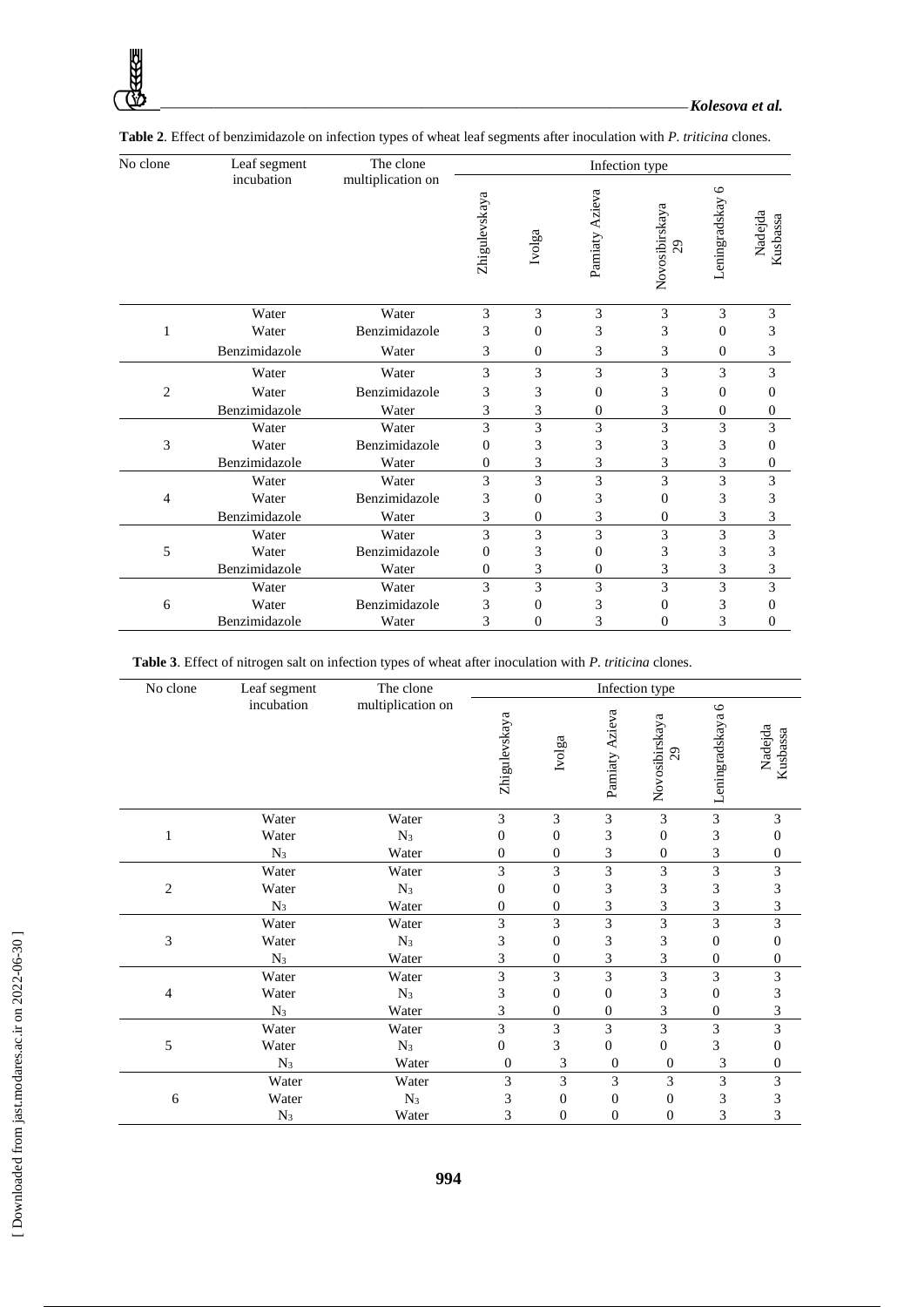The results of infection of leaf segments on water with *P. triticina* clones and multiplied in the presence of ammonium nitrate indicate the correctness of the first hypothesis.

For the varieties whose leaves were incubated in the presence of the factor, susceptibility to clones did not alter virulence, because of their reproduction in presence of ammonium nitrate. This indicates that NH<sub>4</sub>NO<sub>3</sub> had no effect on vertical resistance of the studied wheat genotypes.

No changes were recorded in the infection

types under the influence of increased prein°Culation temperature of seedling growth (Table 4). In 18 out of 36 pairs of interaction, leaf segments incubated at 22°C and multiplied at 2 different temperatures showed differences in the types of reactions to the infection by pathogen isolates (Table 4). This fact confirmed the earlier conclusion on the high-frequency effect of this factor on the phenotypical expression of the pathogen virulence (Tyryshkin, 2016).

In all combinations of interaction, an absolute coincidence in infection types was recorded for the leaf segments incubated at

**Table 4**. Effect of temperature on infection types in wheat leaf segments after inoculation with *P. triticina*  clones.

| No clone       | Temperature                                                                 | Temperature | Temperature                         | Infection type   |                  |                  |                                               |                           |                         |
|----------------|-----------------------------------------------------------------------------|-------------|-------------------------------------|------------------|------------------|------------------|-----------------------------------------------|---------------------------|-------------------------|
|                | of seedlings<br>of leaf segments<br>incubation (°C)<br>growth $(^{\circ}C)$ |             | of the clone<br>multiplication (°C) | Zhigulevskaya    | Ivolga           | Pamiaty Azieva   | Novosibirskaya<br>$\mathcal{Q}^{\mathcal{O}}$ | $\circ$<br>Leningradskaya | Nadejda<br>Kusbassa     |
|                |                                                                             | 22          | 22                                  | $\mathfrak{Z}$   | $\mathfrak{Z}$   | 3                | $\mathfrak{Z}$                                | 3                         | 3                       |
| $\mathbf{1}$   | 22                                                                          | 22          | 28                                  | 3                | 3                | $\boldsymbol{0}$ | 3                                             | $\boldsymbol{0}$          | 3                       |
|                |                                                                             | 28          | 22                                  | 3                | 3                | $\boldsymbol{0}$ | 3                                             | $\boldsymbol{0}$          | 3                       |
|                | 28                                                                          | 22          | 22                                  | 3                | $\mathfrak{Z}$   | 3                | $\overline{3}$                                | 3                         | $\overline{3}$          |
|                |                                                                             | 22          | 22                                  | $\mathfrak{Z}$   | $\overline{3}$   | 3                | $\overline{3}$                                | $\overline{\mathbf{3}}$   | $\overline{3}$          |
| $\sqrt{2}$     | 22                                                                          | 22          | 28                                  | $\boldsymbol{0}$ | $\boldsymbol{0}$ | 3                | $\mathbf{0}$                                  | 3                         | $\boldsymbol{0}$        |
|                |                                                                             | 28          | 22                                  | $\boldsymbol{0}$ | $\boldsymbol{0}$ | 3                | $\boldsymbol{0}$                              | 3                         | $\overline{0}$          |
|                | 28                                                                          | 22          | 22                                  | $\mathfrak{Z}$   | $\overline{3}$   | $\overline{3}$   | $\mathfrak{Z}$                                | $\overline{3}$            | $\overline{3}$          |
|                |                                                                             | 22          | 22                                  | $\overline{3}$   | $\overline{3}$   | $\overline{3}$   | $\overline{3}$                                | $\overline{3}$            | $\overline{3}$          |
| 3              | 22                                                                          | 22          | 28                                  | 3                | $\boldsymbol{0}$ | 3                | 3                                             | $\boldsymbol{0}$          | $\overline{3}$          |
|                |                                                                             | 28          | 22                                  | 3                | $\boldsymbol{0}$ | 3                | 3                                             | $\boldsymbol{0}$          | $\frac{3}{3}$           |
|                | 28                                                                          | 22          | 22                                  | $\overline{3}$   | 3                | $\overline{3}$   | 3                                             | 3                         |                         |
|                |                                                                             | 22          | 22                                  | 3                | $\overline{3}$   | 3                | $\overline{3}$                                | $\overline{3}$            | $\overline{3}$          |
| $\overline{4}$ | 22                                                                          | 22          | 28                                  | $\boldsymbol{0}$ | $\boldsymbol{0}$ | 3                | $\mathbf{0}$                                  | $\overline{3}$            | $\boldsymbol{0}$        |
|                |                                                                             | 28          | 22                                  | $\boldsymbol{0}$ | $\boldsymbol{0}$ | 3                | $\boldsymbol{0}$                              | 3                         | $\boldsymbol{0}$        |
|                | 28                                                                          | 22          | 22                                  | 3                | 3                | $\overline{3}$   | 3                                             | 3                         | $\overline{\mathbf{3}}$ |
|                |                                                                             | 22          | 22                                  | $\overline{3}$   | $\overline{3}$   | $\overline{3}$   | $\overline{3}$                                | $\overline{3}$            | $\overline{3}$          |
| 5              | 22                                                                          | 22          | 28                                  | 3                | 3                | $\Omega$         | $\boldsymbol{0}$                              | 3                         | $\boldsymbol{0}$        |
|                |                                                                             | 28          | 22                                  | 3                | 3                | $\boldsymbol{0}$ | $\boldsymbol{0}$                              | 3                         | $\boldsymbol{0}$        |
|                | 28                                                                          | 22          | 22                                  | 3                | $\overline{3}$   | 3                | $\overline{3}$                                | 3                         | $\overline{3}$          |
|                |                                                                             | 22          | 22                                  | 3                | $\overline{3}$   | $\overline{3}$   | $\overline{3}$                                | $\overline{3}$            | $\overline{3}$          |
| $\sqrt{6}$     | 22                                                                          | 22          | 28                                  | $\overline{0}$   | $\boldsymbol{0}$ | 3                | 3                                             | $\boldsymbol{0}$          | 3                       |
|                |                                                                             | 28          | 22                                  | $\boldsymbol{0}$ | $\boldsymbol{0}$ | 3                | 3                                             | $\boldsymbol{0}$          | 3                       |
|                | 28                                                                          | 22          | 22                                  | $\overline{3}$   | 3                | 3                | $\overline{3}$                                | $\overline{3}$            | $\overline{3}$          |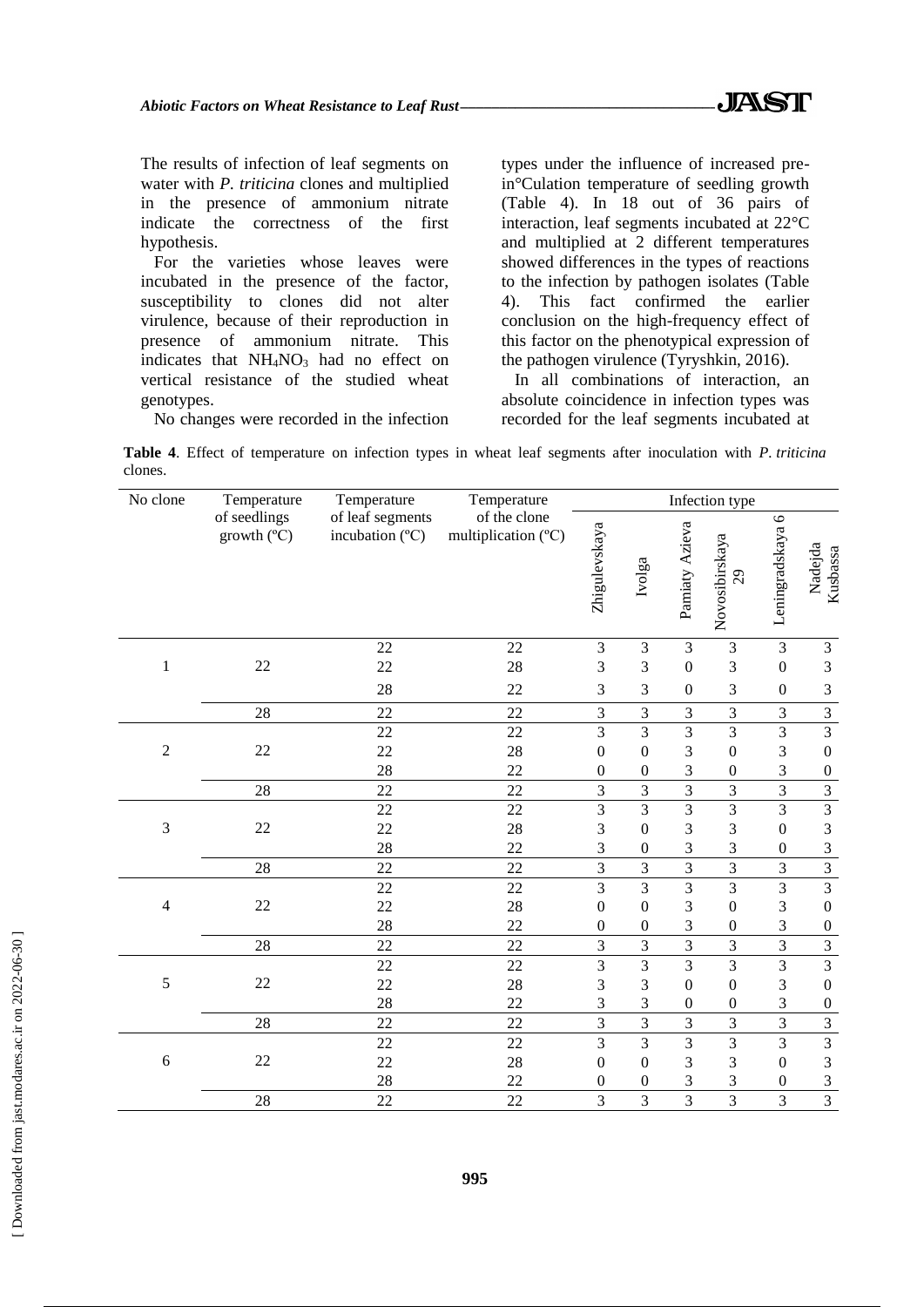28°C, infected with *P. triticina* isolates, and multiplied at 22°C, and the leaf segments incubated at 22°C, infected with pathogen isolates, and multiplied at 28°C, (Table 4). This fact proves that in wheat varieties under study, temperature has no effects on vertical resistance to given *P. triticina* clones. In the case of such influence, lower infection types must be observed in the first treatment in comparison with the second, at least for some combination of variety – isolate.

Theoretically, the changes in the degree of leaf rust development on wheat varieties seedlings under the influence of the environmental factors could be explained also by changes in plant race-nonspecific resistance and/or changes in the aggressiveness of *P. triticina*.

To verify these hypotheses, 6 artificial subpopulations of the rust pathogen were created multiplying initial complex *P. triticina* population on leaves of two wheat varieties under the influence of abiotic environmental factors. As a result, each subpopulation represented a mixture of the rust isolates virulent to a certain variety in the presence of specific factor (avirulent under certain conditions isolates were discarded during the multiplication). These subpopulations, multiplied under control conditions (leaf segments on water, 22°C), were used to infect leaf segments on water at 22°C and leaf segments incubated in the presence of the studied factors. Additionally, leaf segments on water were in°Culated with suspensions of uredospores from the same subpopulations but multiplied in the presence of a specific factor. Before in°Culation, the spores' concentrations in the two suspensions used for in°Culation in each experiment were equaled.

Significant differences in the rust development under the influence of 3 abiotic environmental factors were found after in°Culation with mixture of *P. triticina* clones virulent to wheat genotypes under specific conditions. On average, for the two wheat varieties, the number of pustules per leaf surface unit decreased by 58.7, 51.2 and 40.8% compared to the control in the variants of seedling segments incubation in the presence of benzimidazole, ammonium nitrate, and at increased temperature, respectively. Compared to the control, the average number of uredospores in pustule in these variants decreased by 31.4, 39.6, and 27.6%, respectively (Table 5).

Thus, the studied factors reduced 2 indexes of rust development on 2 wheat varieties under study, after infection with rust subpopulations represented by mixture of pathogens genotypes virulent to these plant genotypes. It is obvious that, in this case, the decrease cannot be due to a change in virulence of some isolates in the subpopulations, but theoretically, it can be explained by the influence of a factor on the aggressiveness of pathogens and/or on the horizontal resistance of the varieties. Reduction of indexes of rust development in the variant of infection of leaves, not exposed to the factors, with the parasite subpopulations multiplied at their presence (Table 5), indicates the influence of the three studied abiotic factors on the aggressiveness of the pathogen subpopulations.

No significant differences were found in wheat varieties for leaf rust development between the variants of infection of leaf segments, incubated in the presence of a factor and infected with subpopulation of pathogen multiplied in the absence of this factor, and leaf segments incubated in water at 22°C and infected with subpopulation multiplied in the presence of the factor (Table 5).

This fact indicates the absence of significant influence of nitrogen salt, benzimidazole, and high temperature directly on the change in race-nonspecific resistance in the studied wheat varieties. If such an effect had been observed, the number of pustules and/or the number of spores in pustules, would have been different in the different variants of experiments (at least for one factor).

#### **CONCLUSIONS**

A study of the effect of benzimidazole, ammonium nitrate, and increased temperature on the results of infection with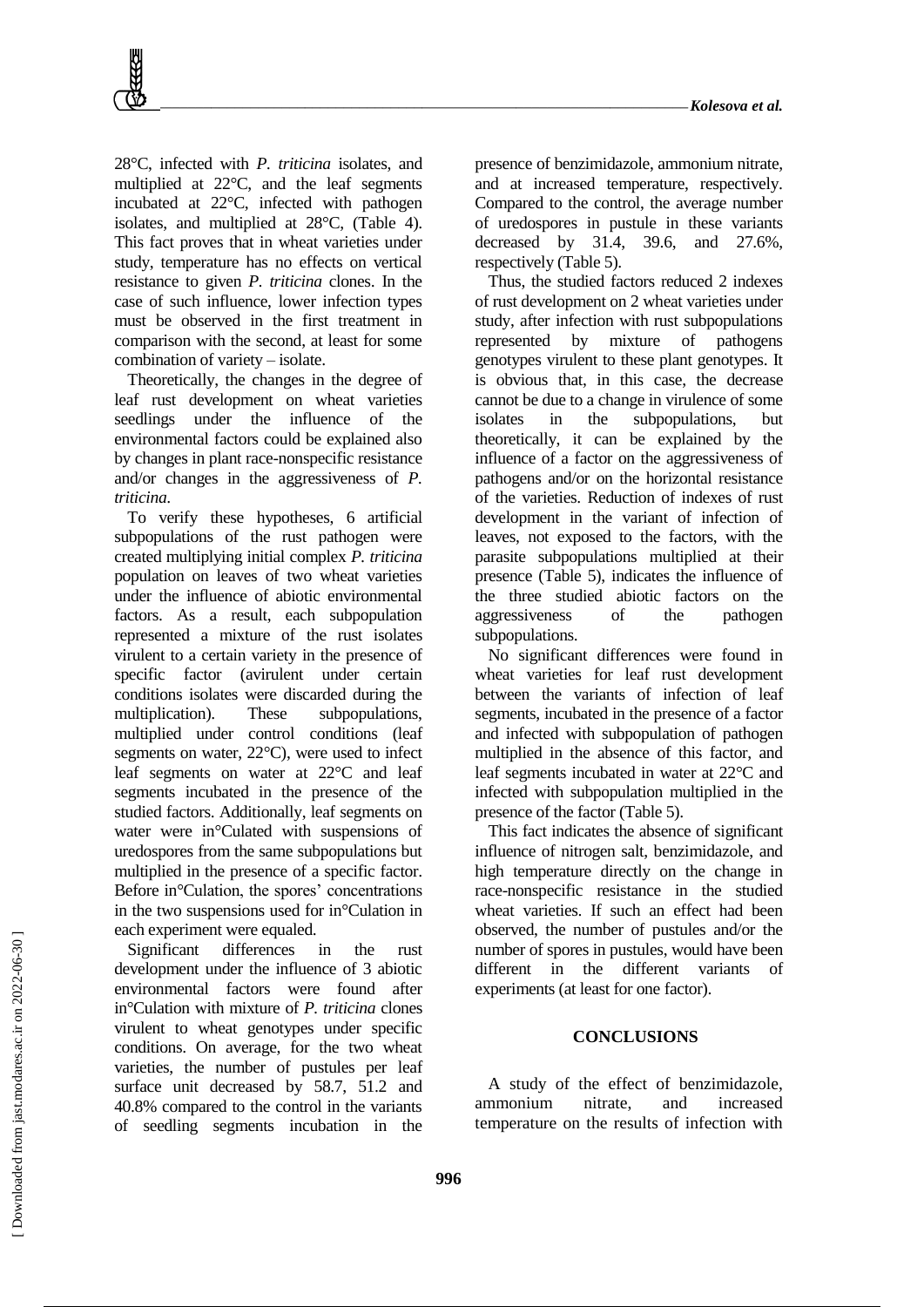| Leaf segments                  | Subpopulation  | Variety              |              |                  |             |  |  |
|--------------------------------|----------------|----------------------|--------------|------------------|-------------|--|--|
| incubation on                  | multiplication | Zhigulevskaya        |              | Leningradskaya 6 |             |  |  |
|                                |                | Pustules             | Uredospores  | Pustules         | Uredospores |  |  |
|                                |                | number               | number in    | number           | number in   |  |  |
|                                |                |                      | pustule      |                  | pustule     |  |  |
|                                |                | Factor-Benzimidazole |              |                  |             |  |  |
| Water                          | Water          | 19.6                 | 1380.0       | 20.1             | 1420.0      |  |  |
| Benzimidazole                  | Water          | 8.6                  | 980.0        | 7.8              | 940.0       |  |  |
| Water<br>Benzimidazole         |                | 8.4                  | 960.0        | 8.3              | 980.0       |  |  |
| <b>LSD</b>                     |                | 4.1                  | 120.0        | 3.8              | 120.0       |  |  |
|                                |                | Factor- $N_3$        |              |                  |             |  |  |
| Water                          | Water          | 23.5                 | 1300.0       | 18.3             | 1380.0      |  |  |
| $N_3$                          | Water          | 10.5                 | 820.0<br>9.9 |                  | 800.0       |  |  |
| Water<br>$N_3$                 |                | 10.4                 | 820.0        | 8.7              | 840.0       |  |  |
| <b>LSD</b>                     |                | 4.2                  | 2.1<br>105.0 |                  | 100.0       |  |  |
| Factor-Temperature             |                |                      |              |                  |             |  |  |
| $22^{\circ}C$                  | $22^{\circ}C$  | 18.5                 | 1320.0       | 18.3             | 1360.0      |  |  |
| $28^{\circ}$ C                 | $22^{\circ}C$  | 13.9                 | 900.0        | 7.9              | 1040.0      |  |  |
| $22^{\circ}C$<br>$28^{\circ}C$ |                | 13.7                 | 920.0        | 8.1              | 1100.0      |  |  |
|                                | <b>LSD</b>     | 4.4                  | 110.0        | 3.9              | 125.0       |  |  |

**Table 5**. Effect of abiotic environmental factors on average *P. triticina* pustules number per leaf and their productivity after inoculation with virulent subpopulations of the pathogen.

leaf rust pathogen showed a change in the degree of the disease development on seedlings of 6 wheat varieties under the influence of these abiotic factors. No influence of the 3 factors on the changes in specific (vertical) and non-specific (horizontal) seedling resistance to the rust was revealed. Evidently, it cannot be concluded that such influence does not exist at all. It is obvious that a significant decrease in the development of the disease under the influence of the studied abiotic factors is related first of all (and highly likely it is the only reason), to their effect on the modification and variability of the virulence and aggressiveness of the pathogen.

#### **ACKNOWLEDGEMENTS**

The research was performed within the framework of the State Task according to the theme plan of VIR, Project  $\mathcal{N}$ <sup>o</sup> 0481-2022-0001 "Structuring and disclosing the potential of hereditary variation in the global collection of cereal and groat crops at VIR for the development of an optimized genebank and its sustainable utilization in plant breeding and crop production".

#### **REFERENCES**

- 1. Atiq, M., Javed, N., Urooj, S., Bukhari, A. A., Ali, Y., Zeeshan, A., Shahid, A., Ali, S., Jabbar, A. and Wasi-ud-Din. 2017. Management of Leaf Rust of Wheat through Different Levels of NPK and Sowing Times. *Advances in Zoology and Botany*, **5**: 39-44.
- 2. Bromfield, K. R. 1961. The Effect of Postin°Culation Temperature on Seedling Reaction of Selected Wheat Varieties to Stem Rust. *Phytopathology*, **51**: 590-593.
- 3. Browder, L. E. and Eversmeyer, M. G. 1986. Interaction of Temperature and Time with Some *Puccinia recondita*: *Triticum* Corresponding Gene Pairs. *Phytopathology*, **76**: 1286-1288.
- 4. Bryant, R. 2013. Effects of Temperature on Wheat-Pathogen Interactions. A Thesis for the Degree of D°Ctor of Philosophy. John Innes Centre.
- 5. Dordas, C. 2008. Role of Nutrients in Controlling Plant Diseases in Sustainable Agriculture. A Review. *Agron. Sustain. Dev.*, **28**: 33-46.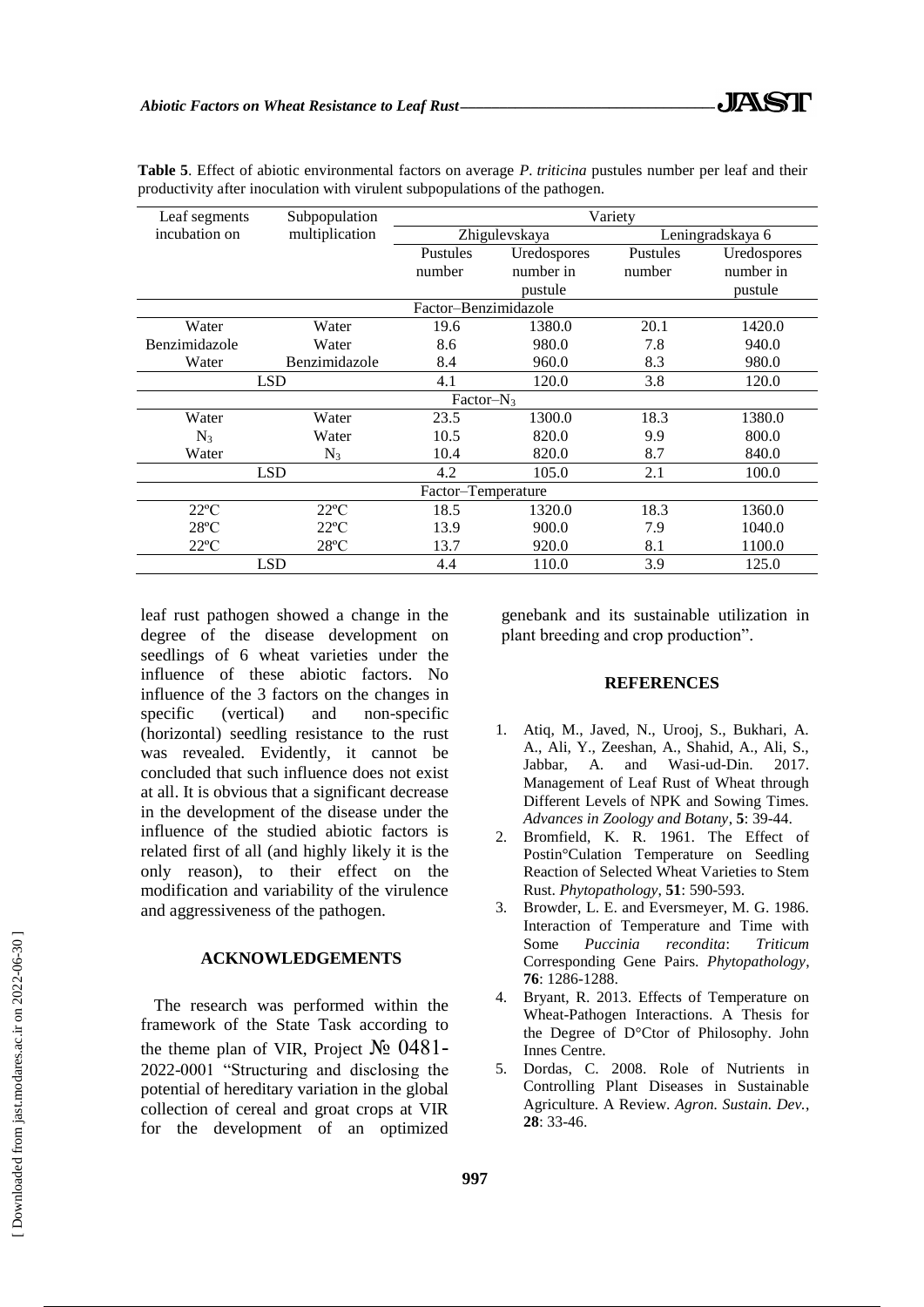- 6. Dospekhov, B. A. 1979. Field Experience Technique. Moscow. (in Russian)
- 7. Dyck, P. L. and Johnson, R. 1983. Temperature Sensitivity of Genes for Resistance in Wheat to *Puccinia recondita*. *Can. J. Plant Pathol.*, **5**: 229-234.
- 8. Feng, J., Zeng, H., Fengtao, W. and Lin, R. 2019. Identification of Temperature Sensitive Resistance to *Puccinia striiformis* f. sp. *tritici* in Wheat Differential Hosts and Its Potential Applications in Resistance Breeding*. Int. J. Plant Sci. Hor.,* **1**: 163-172.
- 9. Flor, Н. H. 1956.The Complementary Genetic System in Flax and Flax Rusts. *Adv. Genet.*, **8**: 29-54.
- 10. Flor, Н. H. 1971. Current Status of the Genefor-Gene Concept. *Ann. Rev*. *Phythopathol*., **9**: 275-296.
- 11. Forsуth, F. R. and Samborski, D. J. 1958. The Effect of Various Methods of Breaking Resistance on Stem Rust Reaction and Content of Soluble Carbohydrate and Nitrogen in Wheat Leaves. *Can. J. Bot.*, **36**: 717-723.
- 12. Goncharova, E. A., Shchedrina, Z. A., Makarova, N. A. and Makeeva, A. A. 2005. Resistance of Spring Barley to Abiotic and Biotic Environmental Factors Depending on Mineral Nutrition. In Pr°C.: *New and Untraditional Plants and the Prospects for Their Use*. Moscow, **I**: 231-233. (in Russian).
- 13. Gousseau, H. D. M. and Deverall, B. J. 1987. Manipulation of the Temperature-Sensitive Expression of the *Sr*15 Allele Conditioning Resistance to Stem Rust in Wheat. *Physiol. Mol. Plant Pathol.*, **30**: 157-165. (doi: 10.1016/0885-5765(87)90030-0).
- 14. Howard, D. D., Chambers, A. Y. and Logan, J. 1994. Nitrogen and Fungicide Effects on Yield Components and Disease Severity in Wheat. *J. Prod. Agr.*, **7**: 448-454.
- 15. Mains, E. B. and Jackson, H. S. 1926. Physiologic Specialization in Leaf Rust of Wheat, *Puccinia triticina,* Erikss. *Phytopathology*, **16**: 89-120.
- 16. Makarova, N. A. 2005. The Role of Mineral Nutrition in the Expression of *Lr-*Genes for Resistance of Spring Soft Wheat to Brown Rust. In Pr°C.: *New and Untraditional Plants and the Prospects for Their Use*. Moscow, **I**: 309-311. (in Russian)
- 17. Martens, J. W., McKenzie, R. I. H. and Green, G. J. 1967. Thermal Stability of Stem Rust Resistance in Oat Seedlings. *Can. J. Bot.*, **45**: 451-458.
- 18. Mascagni Jr., H. J., Harrison, S. A., Russin, J. S., Desta, H. M., Colyer, P. D., Habetz, R. J., Hallmark, W. B., Moore, S. H., Rabb, J.L., Hutchinson, R. L. and Boquet, D. J. 1997. Nitrogen and Fungicide Effects on Winter Wheat Produced in the Louisiana Gulf Coast Region. *J. Plant Nutr.*, **20**: 1375-1390.
- 19. McIntosh, R. A., Wellings, C. R. and Park, R. F. 1995. Wheat Rusts: An Atlas of Resistance Genes. CSIRO Press, Melbourne.
- 20. Peresypkin, V. F. 1989. Agricultural Phytopathology. Moscow. (in Russian)
- 21. Ramage, R. A. and Sutherland, M. W. 1995. High and Low Pre-In°Culation Temperatures Decrease the Effectiveness of the *Lr 20* and *Sr 15* Rust Resistance Genes in Wheat. *Plant Pathol.*, **44**: 772-778.
- 22. Shkalikov, V. A. , Beloshapkina, O. O., Bukreev, D. D., Gorbachev, I. V., Dzhalilov, F. S.-U., Korsak, I. V., Minaev, V. Y. and Stroykov, Y. M. 2010. Plants Protection from Disease. Moscow. (in Russian).
- 23. Stakman, E. C. and Aamodt, O. S. 1924. The Effect of Fertilizers on the Development of Stem Rust of Wheat. *J. Agr. Res.*, **27**: 341- 379.
- 24. Sweeny, D. W., Granade, G. V., Eversmeyer, M. G. and Whitney, D. A. 2000. Phosphorus, Potassium, Chloride, and Fungicide Effects on Wheat Yield and Leaf Rust Severity. *J. Plant Nutr.*, **23**: 1267-1281.
- 25. Tyryshkin, L. G. 2016. Modification Variability of Virulence and Aggressiveness of Cereals Phytopathogens: Conclusions, Consequences, Possibilities of Practical Application: Monograph. St. Petersburg. (in Russian)
- 26. Tyryshkin, L. G., Ershova, M. A. and Tyryshkina, N. A. 2005. Influence of Benzimidazole on Wheat Resistance to Diseases. *Mycology and Phytopathology*, **39**: 93-99. (in Russian).
- 27. Tyryshkin, L. G., Kolesova, M. A., Kurbanova, P. M., Kurkiyev, K .U. and Sarukhanov, I. G. 2008. Genotype-Specific Induction of Cereal Resistance to Leaf Rust under the Effect of Benzimidazole. *Vestnik of the Russian Agricultural Science*, **6**: 61-63. (in Russian).
- 28. Vavilov, N. I. 1918. *Immunitetrastenii k infektzionnyrn zabolevaniyam. [Plant Immunity to Infectious Diseases].* Works of the Petrovsky Agricultural Academy 1-4, 240 PP. (in Russian)

 [\[ Downloaded from jast.modares.ac.ir on 2](https://jast.modares.ac.ir/article-23-47504-en.html)022-06-30 ] Downloaded from jast.modares.ac.ir on 2022-06-30]